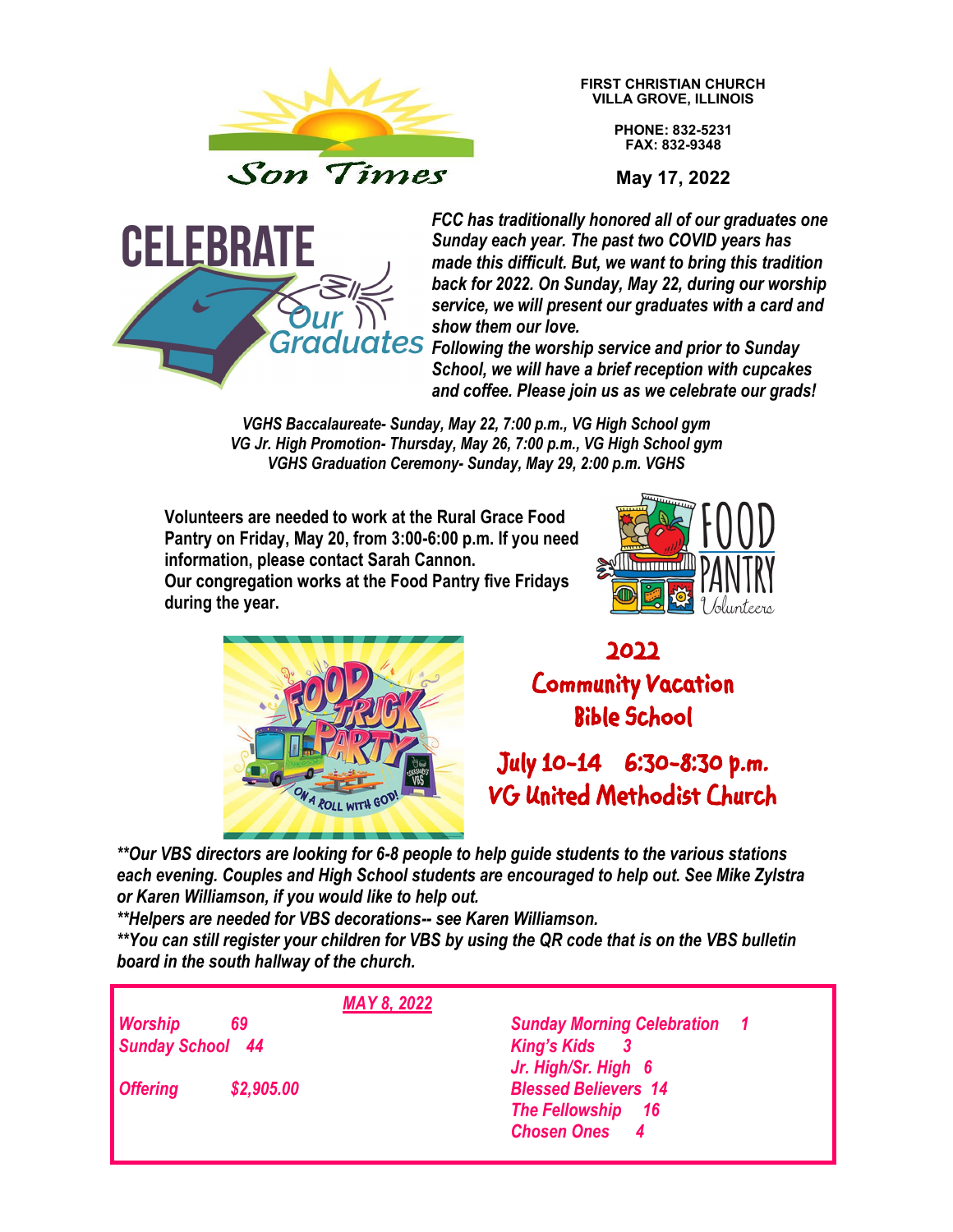

**Nancy Burkeen (Kate Shunk's aunt)- cancer Glenda Case- has CT scan on Tuesday afternoon Brenda Elam- has transesophageal echocardiogram and heart catherization on May 27; may be in the hospital for a few days Family of Mary Ellis- memorial service will be May 23, 11:00 a.m., at the church Vicki Gentry- infection causing nausea and heath issues; is on the mend, still very weak Beverley Harvey (friend of Garland Hubert & the Rothermel's)- chemo; not doing well Family of Dana McKeown- Deanne Rothermel's sister Kenny Monke (neighbor of Bob & Frances Dowler)- cancer; is now at home, dealing with pain Praise! Brad Smith transferred his membership to our congregation last Sunday! We welcome him into our fellowship!**

**Janice Thode- doing better; has doctor appointments this week Joe Waldrop- new treatments for cancer on his face**



*"We shall always remember with deep gratitude your comforting expression of sympathy." Thank you from the bottom of our hearts for the prayers, cards and memorials sent to St Jude's, in honor of our mom.*

> *Love, THE FAMILY OF DEB DAVIS*

**The Youth Group is collecting cans to turn in for cash. If you have cans you would like to recycle, and would like to help out our youth, bring them into the Fellowship Hall. THANKS!**